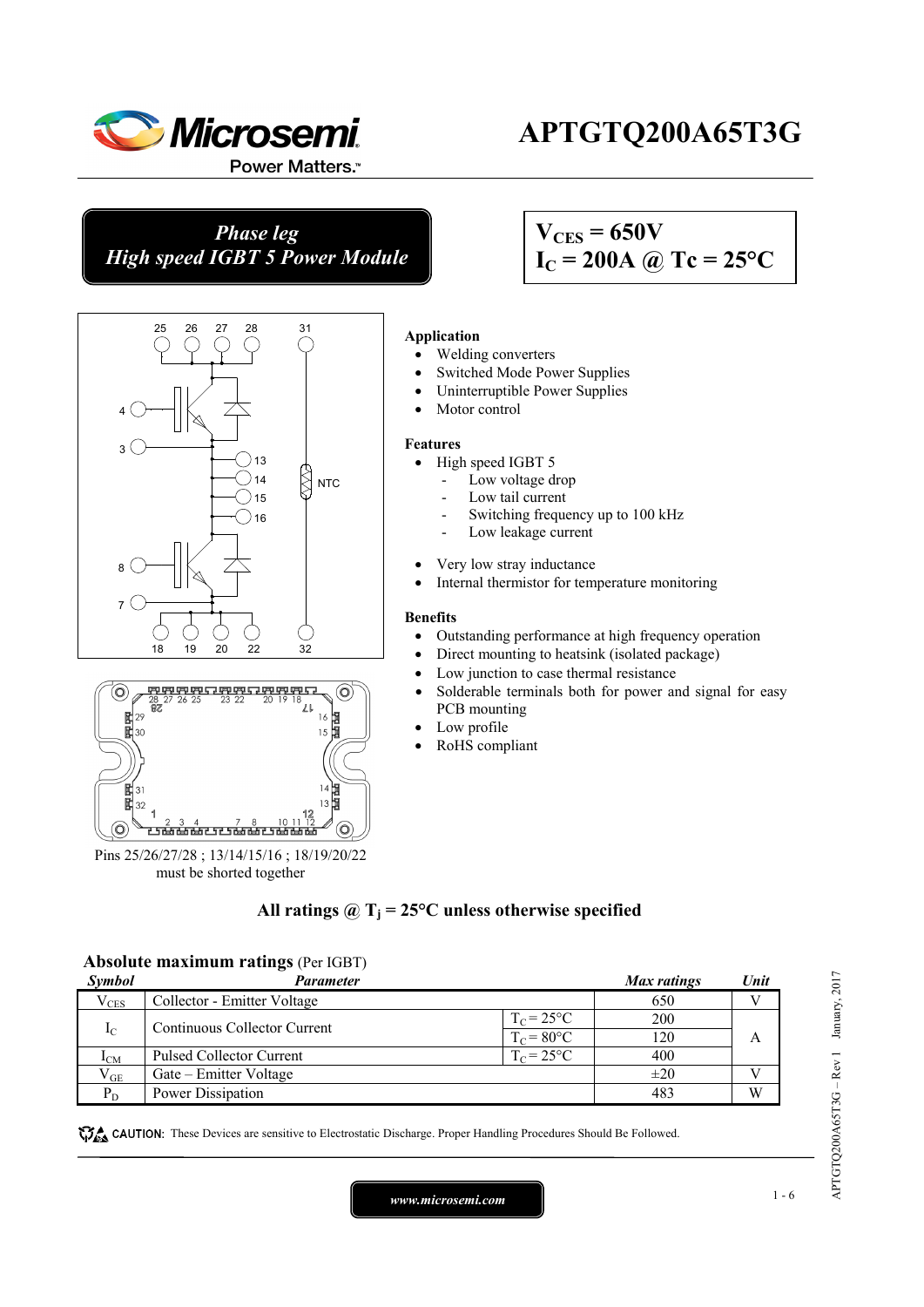

#### Power Matters.<sup>™</sup>

## **Electrical Characteristics** (per IGBT)

| <i>Symbol</i> | Characteristic                       | <b>Test Conditions</b>          | Min                 | Tvv |      | Unit |    |
|---------------|--------------------------------------|---------------------------------|---------------------|-----|------|------|----|
| $I_{CES}$     | Zero Gate Voltage Collector Current  | $V_{GE} = 0V$ , $V_{CE} = 650V$ |                     |     |      | 200  | μA |
| $V_{CE(sat)}$ | Collector Emitter Saturation Voltage | $V_{GE} = 15V$                  | $T_i = 25^{\circ}C$ |     | 1.65 |      |    |
|               |                                      | $I_C = 200A$                    | $T_i = 150$ °C      |     | 1.9  |      |    |
| $V_{GE(th)}$  | Gate Threshold Voltage               | $V_{GE} = V_{CE}$ , $I_C = 2mA$ |                     | 3.3 | 4.0  | 4.7  |    |
| $I_{GES}$     | Gate - Emitter Leakage Current       | $V_{GF} = 20V$ , $V_{CF} = 0V$  |                     |     |      | 480  | nA |

## **Dynamic Characteristics** (per IGBT)

| <b>Symbol</b>           | <b>Characteristic</b>               |                                      | <b>Test Conditions</b>              |  | $\mathcal{I}yp$ | <b>Max</b> | Unit               |  |
|-------------------------|-------------------------------------|--------------------------------------|-------------------------------------|--|-----------------|------------|--------------------|--|
| $C_{\rm ies}$           | Input Capacitance                   | $V_{GE} = 0V$                        |                                     |  | 12              |            |                    |  |
| $C_{\text{oes}}$        | <b>Output Capacitance</b>           | $V_{CE}$ = 25V                       |                                     |  | 0.2             |            | nF                 |  |
| $C_{res}$               | Reverse Transfer Capacitance        |                                      | $f = 1MHz$                          |  |                 |            |                    |  |
| $Q_{G}$                 | Gate charge                         | $V_{CE}$ = 520V                      | $V_{GE} = 15V$ , $I_C = 200A$       |  |                 |            | nC                 |  |
| $T_{d(on)}$             | Turn-on Delay Time                  |                                      | Inductive Switching $(25^{\circ}C)$ |  | 21              |            |                    |  |
| $T_r$                   | Rise Time                           | $V_{GE} = 15V$                       |                                     |  | 15              |            | ns                 |  |
| $T_{d(off)}$            | Turn-off Delay Time                 | $V_{Bus} = 400V$<br>$I_C = 100A$     |                                     |  | 180             |            |                    |  |
| $T_f$                   | Fall Time                           | $R_G = 1\Omega$                      |                                     |  |                 |            |                    |  |
| $T_{\underline{d}(on)}$ | Turn-on Delay Time                  | Inductive Switching $(150^{\circ}C)$ |                                     |  | 20              |            |                    |  |
| $T_r$                   | Rise Time                           | $V_{GE} = 15V$                       |                                     |  | 15              |            |                    |  |
| $T_{d(off)}$            | Turn-off Delay Time                 | $I_C = 100A$                         | $V_{Bus} = 400V$                    |  | 205             |            | ns                 |  |
| $T_f$                   | Fall Time                           | $R_G = 1\Omega$                      |                                     |  | 26              |            |                    |  |
| $E_{on}$                | Turn on Energy                      | $V_{GE} = 15V$<br>$V_{Bus} = 400V$   | $T_i = 150$ °C                      |  | 3               |            | mJ                 |  |
| $E_{\rm off}$           | Turn off Energy                     | $I_C = 100A$<br>$R_G = 1\Omega$      | $T_i = 150$ °C                      |  | 1.2             |            |                    |  |
| $R_{Gint}$              | Integrated gate resistor            |                                      |                                     |  | 1.25            |            | Ω                  |  |
| $R_{thJC}$              | Junction to Case Thermal Resistance |                                      |                                     |  |                 | 0.31       | $\rm ^{\circ} C/W$ |  |

#### **Diode ratings and characteristics** (per diode)

| <i>Symbol</i>                     | <b>Characteristic</b>                                        | <b>Test Conditions</b>        |                     | Min | Typ  | <b>Max</b> | Unit               |
|-----------------------------------|--------------------------------------------------------------|-------------------------------|---------------------|-----|------|------------|--------------------|
| $V_{RRM}$                         | Peak Repetitive Reverse Voltage                              |                               |                     |     |      | 650        | V                  |
| $I_{RM}$                          | Reverse Leakage Current                                      | $V_R = 650V$                  |                     |     |      | 200        | μA                 |
| 1 <sub>F</sub>                    | DC Forward Current                                           |                               | $Tc = 25^{\circ}C$  |     | 200  |            | A                  |
|                                   | Diode Forward Voltage                                        | $I_F = 200A$<br>$V_{GE} = 0V$ | $T_i = 25$ °C       |     | 1.6  | 2.2        | V                  |
| $V_{F}$                           |                                                              |                               | $T_i = 150$ °C      |     | 1.65 |            |                    |
| Reverse Recovery Time<br>$t_{rr}$ |                                                              | $I_F = 100A$<br>$V_R = 400V$  | $T_i = 25^{\circ}C$ |     | 46   |            | ns                 |
|                                   |                                                              |                               | $T_i = 150$ °C      |     | 62   |            |                    |
|                                   | $di/dt = 6000A/\mu s$<br>Reverse Recovery Charge<br>$Q_{rr}$ |                               | $T_i = 25$ °C       |     | 2    |            |                    |
|                                   |                                                              |                               | $T_i = 150$ °C      |     | 4    |            | $\mu$ C            |
| $R_{thJC}$                        | Junction to Case Thermal Resistance                          |                               |                     |     |      | 0.35       | $\rm ^{\circ} C/W$ |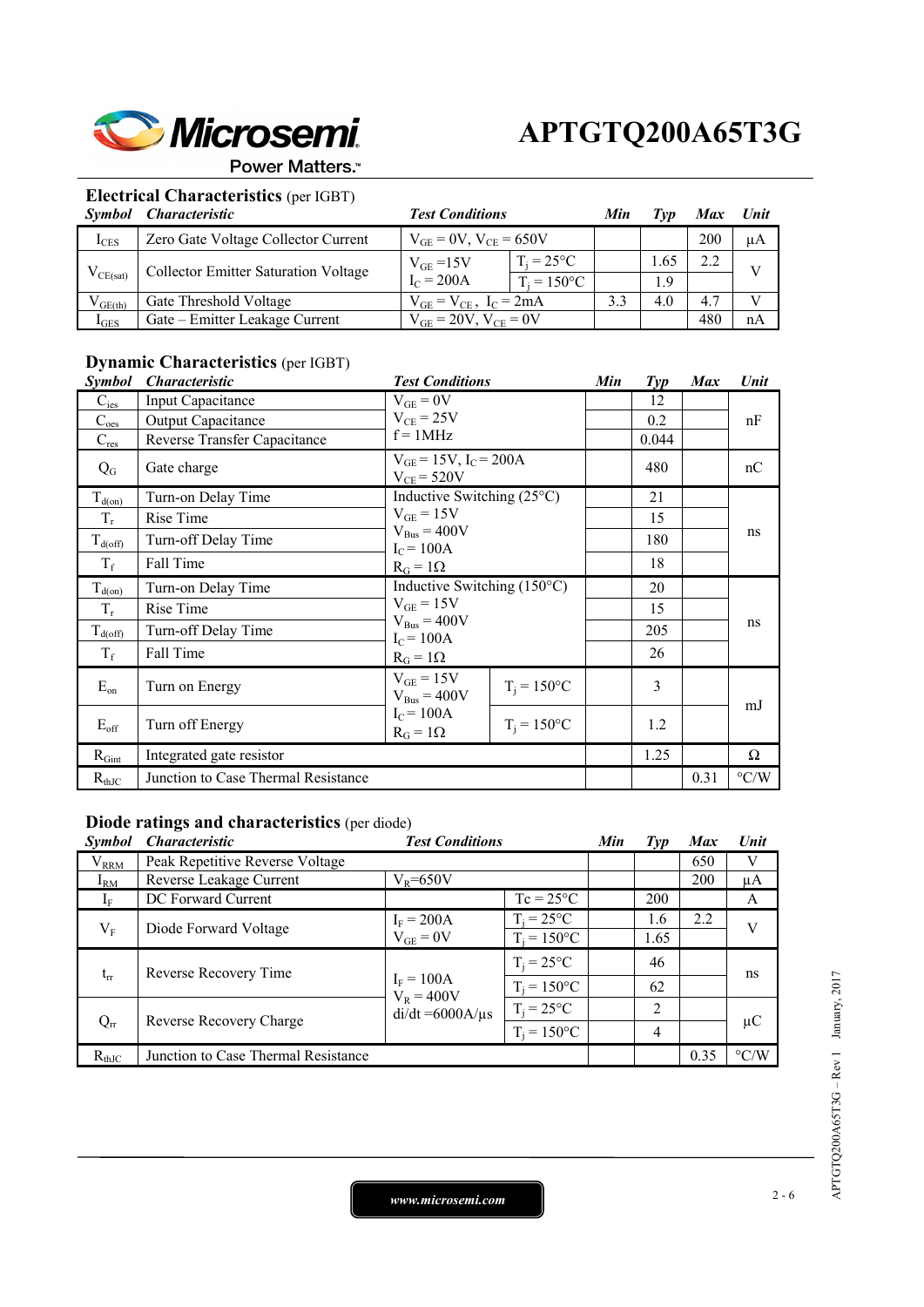

Power Matters.<sup>™</sup>

#### **Temperature sensor NTC** (see application note APT0406 on www.microsemi.com).

| <b>Symbol</b>          | <i>Characteristic</i>    |                | Min | $T_{VD}$ | <b>Max</b> | <b>Unit</b>   |
|------------------------|--------------------------|----------------|-----|----------|------------|---------------|
| $R_{25}$               | Resistance $\omega$ 25°C |                |     | 50       |            | kΩ            |
| $\Delta R_{25}/R_{25}$ |                          |                |     |          |            | $\frac{0}{0}$ |
| $B_{25/85}$            | $T_{25}$ = 298.15 K      |                |     | 3952     |            |               |
| $\Delta B/B$           |                          | $T_c = 100$ °C |     |          |            | $\frac{0}{0}$ |
|                        | <sup>n</sup>             |                |     |          |            |               |

 $\left[ B_{25/85}\left( \frac{1}{T_{25}} - \frac{1}{T} \right) \right]$  $\mathsf I$  $\overline{\phantom{a}}$ ⎠ ⎞  $\parallel$ ⎝  $=\frac{n_{25}}{\exp\left(B_{25/85}\left(\frac{1}{2}\right)\right)}$  $B_{25/85}$  $\left(\frac{1}{T_{25}} - \frac{1}{T_{25}}\right)$  $R_T = \frac{R_{25}}{\exp\left(B_{25/85}\left(\frac{1}{T_{25}} - \frac{1}{T}\right)\right)}$ 25 T: Thermistor temperature  $R_T$ : Thermistor value at T

#### **Thermal and package characteristics**

|                | Symbol Characteristic                                            |             |     | Min   | <b>Max</b>    | Unit    |  |
|----------------|------------------------------------------------------------------|-------------|-----|-------|---------------|---------|--|
| $\rm V_{ISOL}$ | RMS Isolation Voltage, any terminal to case $t = 1$ min, 50/60Hz |             |     |       |               |         |  |
|                | Operating junction temperature range                             |             |     |       | 175           |         |  |
| $T_{\rm JOP}$  | Recommended junction temperature under switching conditions      |             |     | $-40$ | $T_J$ max -25 | $\circ$ |  |
| $T_{STG}$      | Storage Temperature Range                                        |             |     | $-40$ | 125           |         |  |
| $T_{\rm C}$    | <b>Operating Case Temperature</b>                                | $-40$       | 125 |       |               |         |  |
| Torque         | Mounting torque                                                  | To heatsink | M4  |       |               | N.m     |  |
| Wt             | Package Weight                                                   |             |     |       | 110           | g       |  |

#### **Package outline (dimensions in mm)**



See application note 1906 - Mounting Instructions for SP3F Power Modules on www.microsemi.com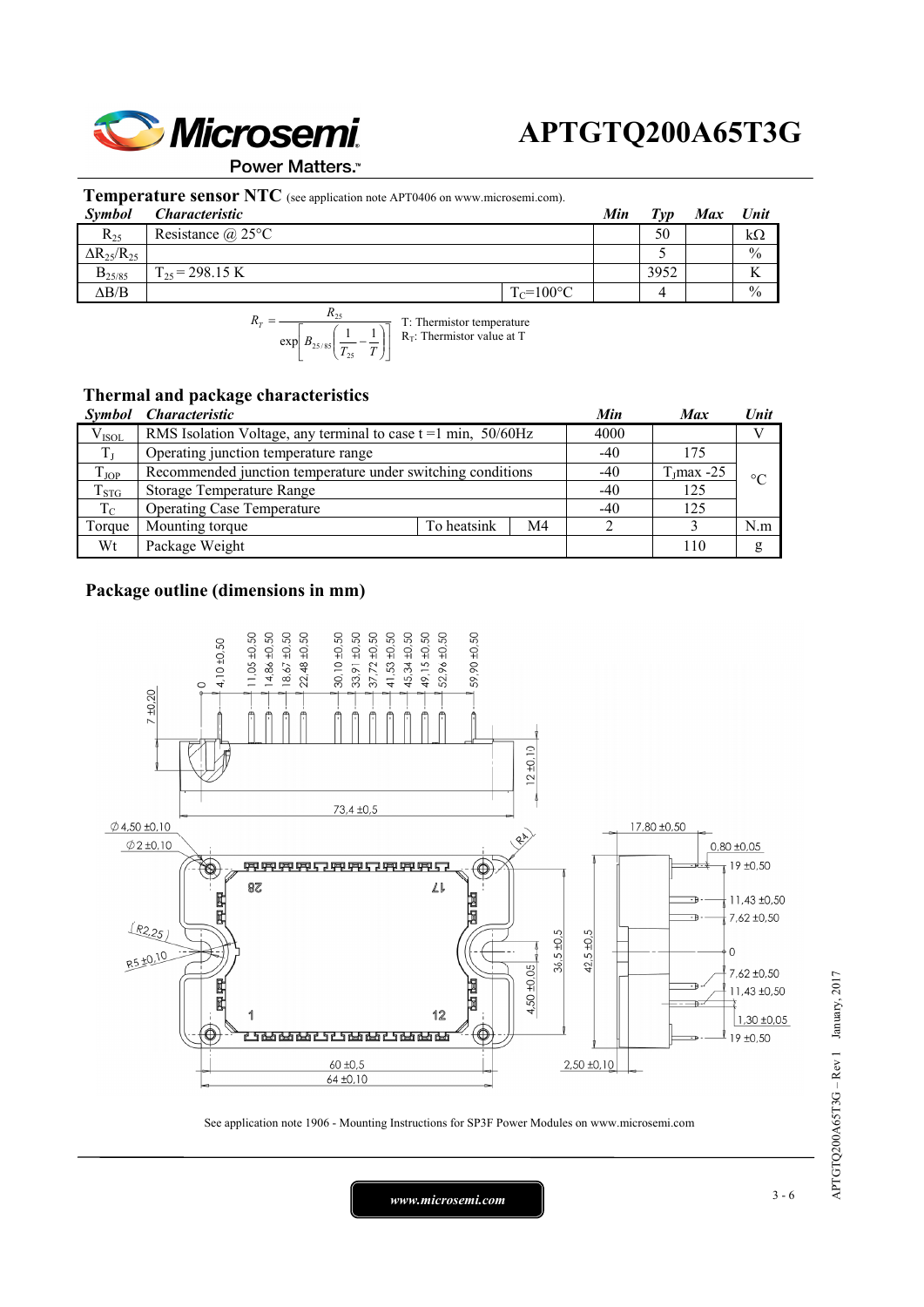

#### Power Matters.<sup>™</sup>

#### **Typical performance curve**





**Switching Energy Losses vs Gate Resistance**









**Maximum Effective Transient Thermal Impedance, Junction to Case vs Pulse Duration**



*www.microsemi.com* 4-6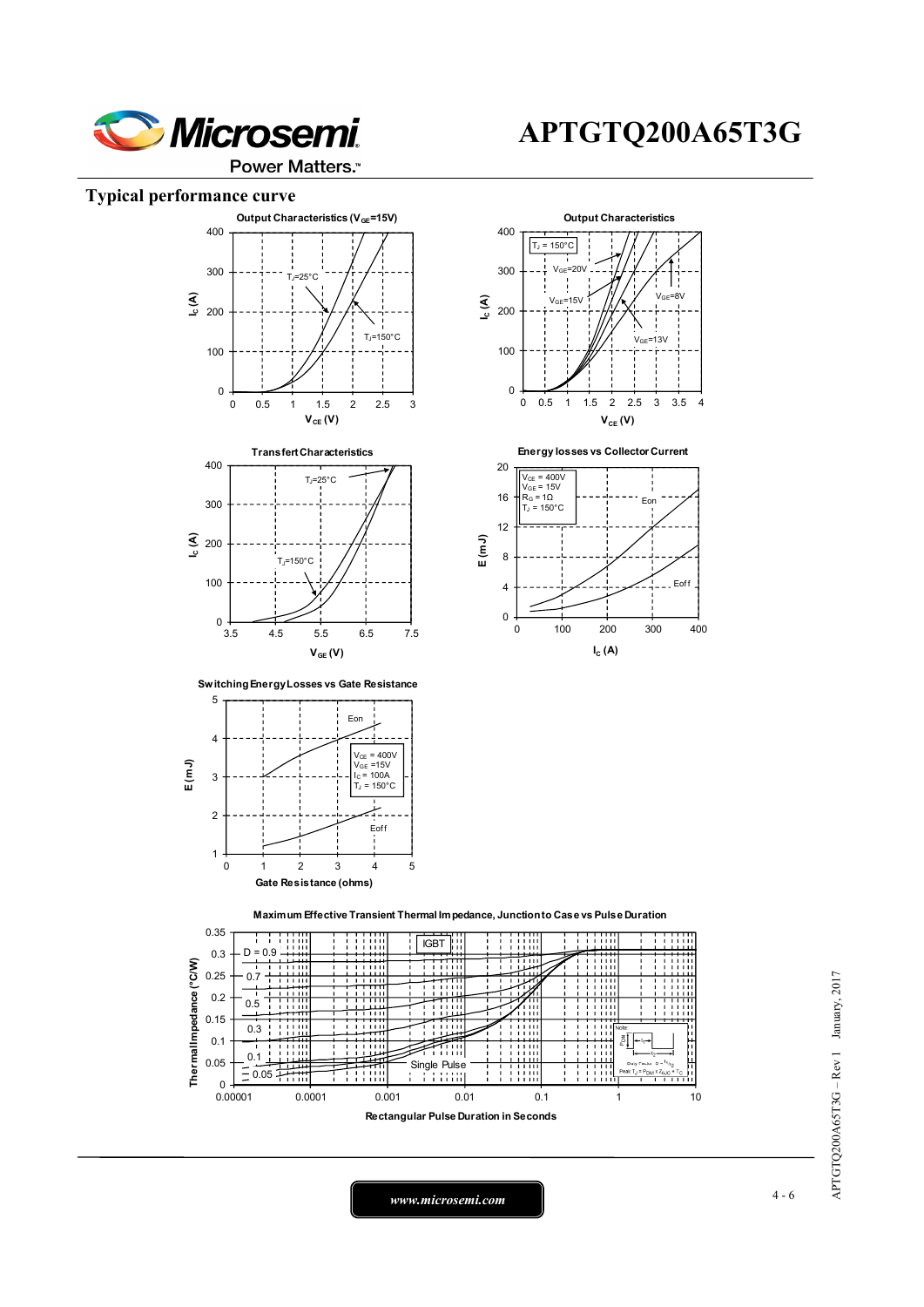

ZVS

**IC (A)**

Hard switching

 $0 + 40$ 

50

100

150

200

# **APTGTQ200A65T3G**





# APTGTQ200A65T3G - Rev 1 January, 2017 APTGTQ200A65T3G – Rev 1 January, 2017

*www.microsemi.com* 5-6